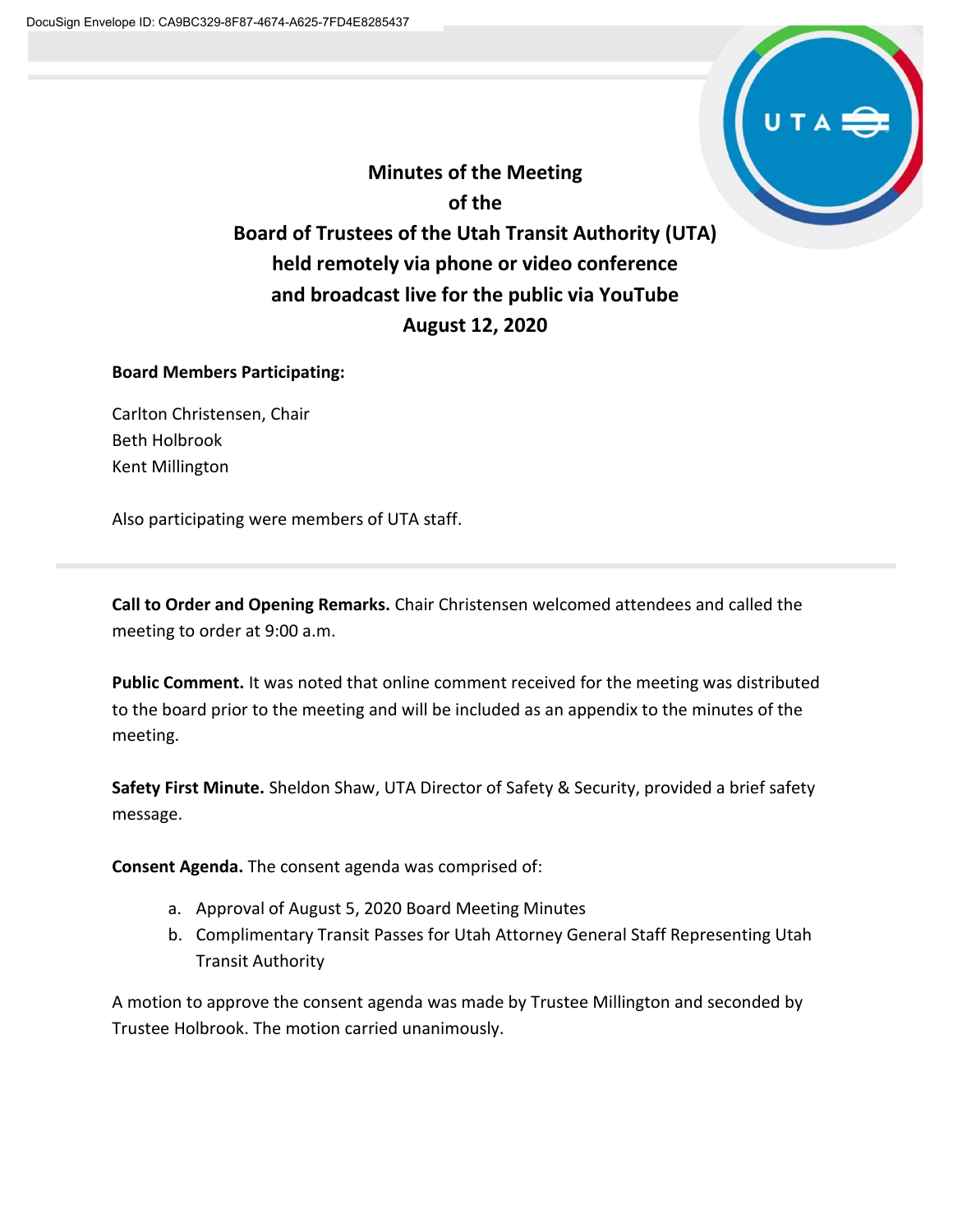#### **Agency Report.**

**August Change Day Update.** Eddy Cumins, UTA Acting Executive Director, spoke about the upcoming change day on August 23, 2020. He indicated UTA will be restoring 91 percent of its pre-pandemic service on this date. Specific information related to change day is available on the UTA website, [www.rideuta.com.](http://www.rideuta.com/)

Discussion ensued. Questions on operator hours following change day and consideration of new travel patterns were posed by the board and answered by Mr. Cumins.

# **Resolutions.**

**R2020-08-03 Resolution Authorizing Execution of Addendum 3 to the Salt Lake City Transit Master Plan Interlocal Agreement for 2020-21 Frequent Transit Network Routes.** Discussion and voting on the resolution were deferred to a future meeting.

#### **Discussion Items.**

**Depot District Clean Fuels Technology Center Project Update.** Mary DeLoretto, UTA Chief Service Planning Officer, was joined by David Osborn, UTA Project Manager III. Mr. Osborn reviewed the project phasing and construction progress. He then outlined reasons for cost increases and summarized the budget and schedule.

Discussion ensued. Questions on facilities in the administration building, number of overhead charging stations, return on investment for the microgrid, power generation capacity of solar panels, long-term omissions due to cost, leveraging renewable energy options, implications of project completion timeline on future service, and battery storage for solar power (e.g., for overnight charging) were posed by the board and answered by staff.

# **Other Business.**

**Next Meeting.** The next meeting of the board will be on Wednesday, August 26, 2020 at 9:00 a.m.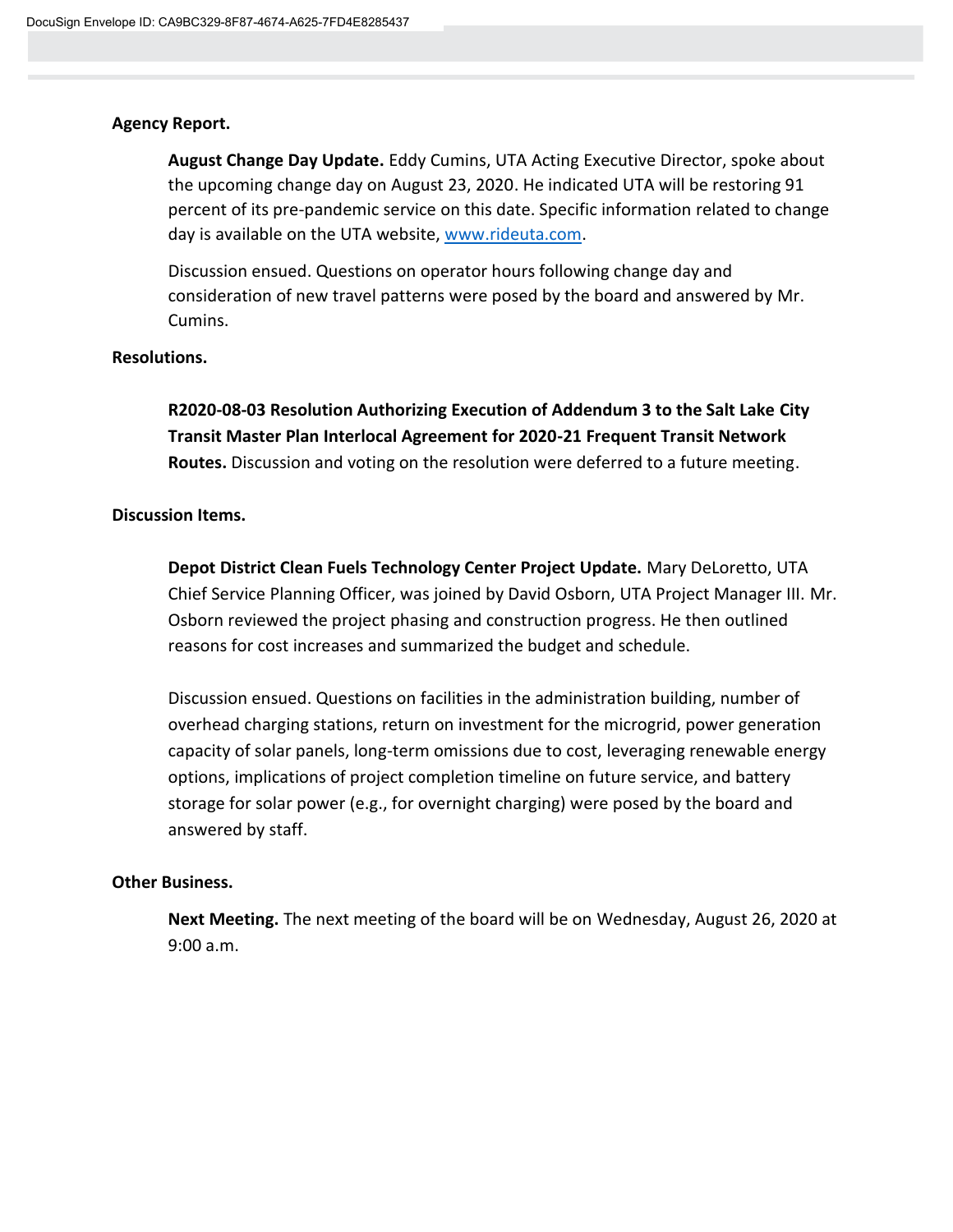**Adjournment.** The meeting was adjourned at 9:46 a.m. by motion.

Transcribed by Cathie Griffiths Executive Assistant to the Board Chair Utah Transit Authority [cgriffiths@rideuta.com](mailto:cgriffiths@rideuta.com) 801.237.1945

*This document is not intended to serve as a full transcript as additional discussion may have taken place; please refer to the meeting materials, audio, or video located at <https://www.utah.gov/pmn/sitemap/notice/621703.html> for entire content.*

*This document along with the digital recording constitute the official minutes of this meeting.*

Approved Date: August 26, 2020

DocuSigned by: Carlton) Christonien \_\_\_\_\_\_\_\_\_\_\_\_\_\_\_\_\_\_\_\_\_\_\_\_\_\_\_\_\_\_\_\_\_\_\_\_\_\_

Carlton J. Christensen Chair, Board of Trustees